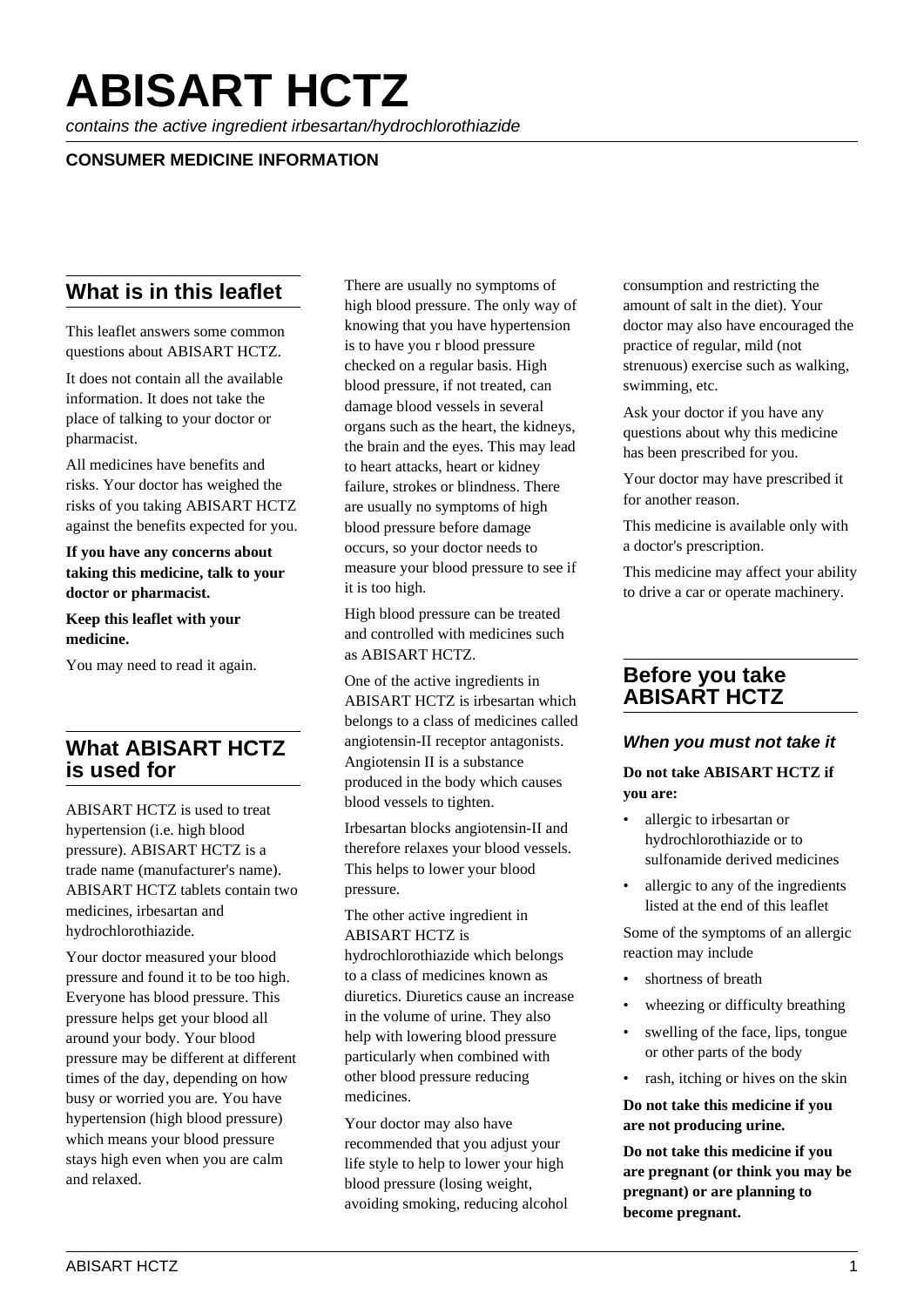It may affect your developing baby if you take it during pregnancy.

#### **Do not breast-feed if you are taking this medicine.**

It is not known if ABISART HCTZ passes into breast milk, therefore it is not recommended to be taken while you are breast-feeding.

#### **Do not give this medicine to children.**

Safety and effectiveness in children have not been established.

#### **Do not take this medicine after the expiry date printed on the pack or if the packaging is torn or shows signs of tampering.**

If it has expired or is damaged, return it to your pharmacist for disposal.

**If you are not sure whether you should start taking this medicine, talk to your doctor.**

## **Before you start to take it**

**Tell your doctor if you have allergies to any other medicines, foods, preservatives or dyes.**

#### **Tell your doctor if you have or have had any of the following medical conditions:**

- you have recently had excessive vomiting or diarrhea or think you are dehydrated
- you suffer from any medical conditions especially -
- kidney problems, or have had a kidney transplant or dialysis
- heart problems
- liver problems, or have had liver problems in the past
- diabetes
- gout or have had gout in the past
- lupus erythematosus
- high or low levels of potassium or sodium or other electrolytes in your blood
- primary aldosteronism
- you are strictly restricting your salt intake
- you are lactose intolerant or have had any allergies to any other

medicine or any other substances, such as foods, preservatives or dyes

- have had a sympathectomy
- you have been taking diuretics
- you have a history of allergy or asthma

Be sure you tell your doctor about any of these things before you take any ABISART HCTZ.

**If you have not told your doctor about any of the above, tell him/ her before you start taking ABISART HCTZ.**

#### **Taking ABISART HCTZ with other medicines**

**Tell your doctor or pharmacist if you are taking any other medicines, including any that you get without a prescription from a pharmacy, supermarket or health food shop.**

Some medicines and ABISART HCTZ may interfere with each other. It is important that you tell your doctor if you are taking, or plan to take any of the following:

- other tablets for high blood pressure
- other water tablets or diuretics
- lithium or lithium containing medicines (for example Lithicarb®)
- potassium tablets (for example Span-K®, Slow-K®, Mag-K®)
- potassium containing salt substitutes (for example Pressor-K®)
- anti-inflammatory medicines (these are used to relieve pain, swelling and other symptoms of inflammation, including arthritis) and include nonsteroidal antiinflammatory agents - NSAIDs (for example Voltaren®, Indocid®) and COX-2 inhibitors (for example Celebrex®). Taking a combination of ABISART® HCTZ with an anti-inflammatory medicine may damage your kidneys
- alcoholic drinks
- sleeping tablets
- strong pain killing medicines such as codeine or morphine
- medicines for diabetes (oral tablets or capsules or insulins)
- calcium supplements, medicines containing calcium or calcium sparing drugs (for example Vitamin D therapy).
- medicines for gout.
- powder or granules used to help reduce cholesterol (Questran Lite or Colestid Granules)
- heart medicines such as digoxin or antiarrhythmic medicines (for example Sotacor®)
- corticosteroid medicines such as prednisone, cortisone or ACTH
- medicines used to treat cancer (cytotoxic medicines)
- amantadine (Symmetrel), a medicine used to treat Parkinson's disease or to prevent influenza
- anticholinergic medicines, these can be used to treat Parkinson's disease, to relieve stomach cramps or spasms or used to prevent travel sickness
- carbamazepine (Tegretol), an anticonvulsant medication.
- medicines used during surgery
- medicines used in an emergency. such as adrenaline (epinephrine).

These medicines may be affected by ABISART HCTZ or may affect how well it works. You may need different amounts of your medicines, or you may need to take different medicines or whether you should have check-ups or blood test more frequently.

Your doctor and pharmacist have more information on medicines to be careful with or avoid while taking this medicine.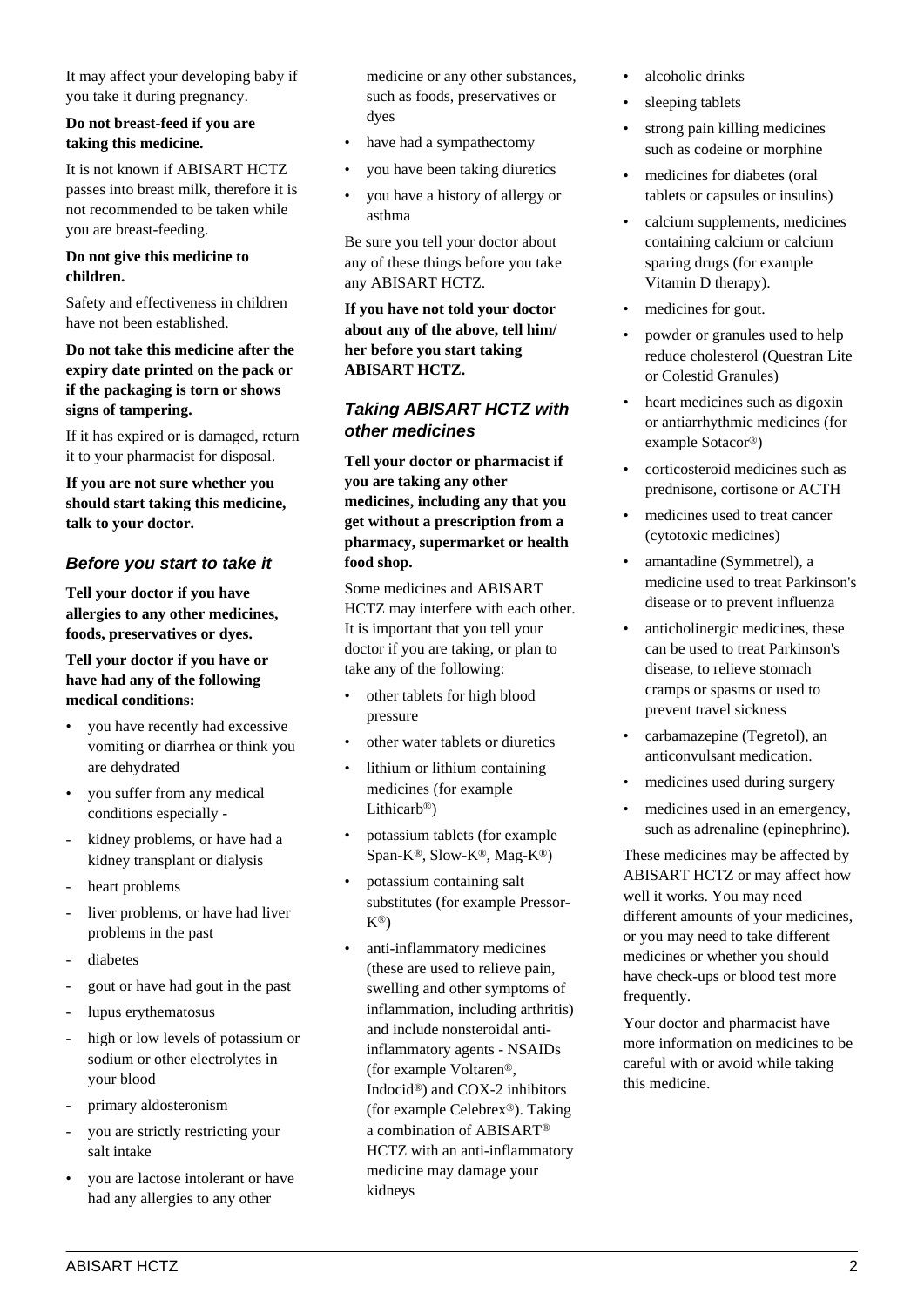# **How to take ABISART HCTZ**

**Follow all directions given to you by your doctor and pharmacist carefully.**

They may differ from the information contained in this leaflet.

**If you do not understand the instructions on the box, ask your doctor or pharmacist for help.**

## **How much to take**

ABISART HCTZ will usually be prescribed by your doctor if previous treatment does not produce a sufficient drop in your blood pressure. Your doctor will tell you how to switch from your previous treatment to ABISART HCTZ.

The usual dose of ABISART HCTZ is one tablet a day. The full blood pressure lowering effect should be reached 6-8 weeks after beginning treatment. If your blood pressure is not satisfactorily reduced with ABISART HCTZ, your doctor may prescribe another medicine to be taken with ABISART HCTZ.

If you do not understand the instructions on the box, ask your doctor or pharmacist for help.

## **How to take it**

Swallow the tablets whole with a full glass of water.

#### **When to take it**

#### **Take your medicine at about the same time each day.**

Taking it at the same time each day will have the best effect. It will also help you remember when to take it.

It does not matter whether you take ABISART HCTZ tablets before or after food.

## **How long to take it**

This medicine helps to control your condition, but does not cure it. It is important to keep taking your medicine even if you feel well.

Therefore ABISART HCTZ must be taken every day.

**Continue taking ABISART HCTZ until your doctor tells you to stop.**

# **If you forget to take it**

**If it is almost time for your next dose, skip the dose you missed and take your next dose when you are meant to.**

**Otherwise, take it as soon as you remember, and then go back to taking your medicine as you would normally.**

**Do not take a double dose to make up for the dose you missed.**

This may increase the chance of you getting an unwanted side effect.

**If you are not sure what to do, ask your doctor or pharmacist.**

**If you have trouble remembering to take your medicine, ask your pharmacist for some hints.**

# **If you take too much (overdose)**

**Immediately telephone your doctor or the Poisons Information Centre (telephone 13 11 26) for advice, or go to Accident and Emergency at the nearest hospital, if you think that you or anyone else may have taken too much ABISART HCTZ. Do this even if there are no signs of discomfort or poisoning.**

You may need urgent medical attention.

Symptoms of an overdose may include feeling lightheaded or dizzy.

# **While you are taking ABISART HCTZ**

#### **Things you must do**

**If you are about to be started on any new medicine, remind your doctor and pharmacist that you are taking ABISART HCTZ.**

**Tell any other doctors, dentists and pharmacists who treat you that you are taking this medicine.**

**If you are going to have surgery, tell the surgeon or anaesthetist that you are taking this medicine.**

It may affect other medicines used during surgery.

**If you become pregnant while taking this medicine, tell your doctor immediately.**

**If you are about to have any blood tests, tell your doctor that you are taking this medicine.**

It may interfere with the results of some tests.

**Keep all of your doctor's appointments so that your progress can be checked.**

#### **Get up slowly when getting out of bed or standing up.**

Standing up slowly, especially when you get up from bed or chairs, will help your body get used to the change in position and blood pressure. If this problem continues or gets worse, talk to your doctor.

#### **Make sure you drink enough water during exercise and hot weather when you are taking ABISART HCTZ, especially if you sweat a lot.**

If you do not drink enough water while taking ABISART HCTZ, you may faint or feel lightheaded or sick. This is because your body does not have enough fluid and your blood pressure is low. If you continue to feel unwell, tell your doctor.

#### **If you have excessive vomiting and/ or diarrhea while taking ABISART HCTZ, tell your doctor.**

This can also mean that you are losing too much water and your blood pressure may become too low.

#### **Things you must not do**

**Do not take ABISART HCTZ to treat any other complaints unless your doctor tells you to.**

**Do not give your medicine to anyone else, even if they have the same condition as you.**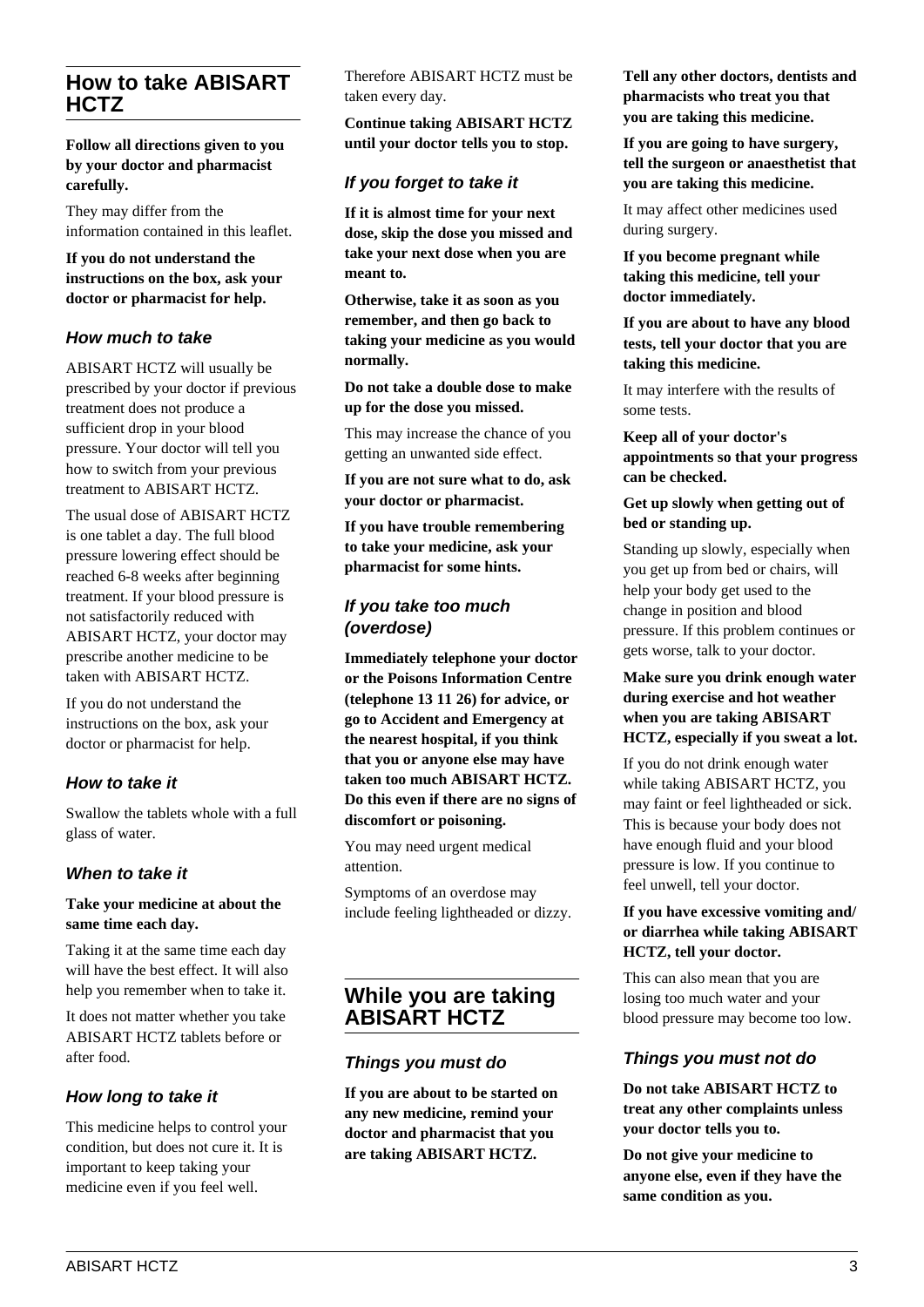#### **Do not stop taking your medicine or change the dosage without checking with your doctor.**

If you stop taking it suddenly, your condition may worsen.

## **Things to be careful of**

#### **Be careful driving or operating machinery until you know how ABISART HCTZ affects you.**

As with many other medicines used to treat high blood pressure, ABISART HCTZ may cause dizziness or light-headedness in some people. Make sure you know how you react to ABISART HCTZ before you drive a car, operate machinery or do anything else that could be dangerous if you are dizzy or lightheaded.

#### **Be careful when drinking alcohol while you are taking this medicine.**

If you drink alcohol, dizziness or light-headedness may be worse.

#### **If you feel light-headed, dizzy or faint when getting out of bed or standing up, get up slowly.**

Hydrochlorothiazide contained in this medicine could produce a positive analytical result in antidoping test.

# **Lifestyle measures that help reduce heart disease risk**

#### **By following these simple measures, you can further reduce the risk from heart disease.**

- Quit smoking and avoid secondhand smoke.
- Limit alcohol intake.
- Enjoy healthy eating by:
- eating plenty of vegetables and fruit;
- reducing your saturated fat intake (eat less fatty meats, full fat dairy products, butter, coconut and palm oils, most take-away foods, commercially-baked products).
- Be active. Progress, over time, to at least 30 minutes of moderateintensity physical activity on 5 or more days each week. Can be

accumulated in shorter bouts of 10 minutes duration. If you have been prescribed anti-angina medicine, carry it with you when being physically active.

- Maintain a healthy weight.
- Discuss your lifestyle and lifestyle plans with your doctor.
- For more information and tools to improve your heart health, call Heartline, the Heart Foundation's national telephone information service, on 1300 36 27 87 (local call cost).

#### **Know warning signs of heart attack and what to do:**

- Tightness, fullness, pressure, squeezing, heaviness or pain in your chest, neck, jaw, throat, shoulders, arms or back.
- You may also have difficulty breathing or have a cold sweat or feel dizzy or light headed or feel like vomiting (or actually vomit).
- If you have heart attack warning signs that are severe, get worse or last for 10 minutes even if they are mild, call triple zero (000). Every minute counts.

# **Side effects**

#### **Tell your doctor or pharmacist as soon as possible if you do not feel well while you are taking ABISART HCTZ.**

This medicine helps most people with high blood pressure, but it may have unwanted side effects in some people.

All medicines can have side effects. Sometimes they are serious, most of the time they are not. You may need medical attention if you get some of the side effects.

#### **Do not be alarmed by the following list of side effects.**

You may not experience any of them.

**Ask your doctor or pharmacist to answer any questions you may have.**

Tell your doctor if you notice any of the following and they worry you -

- headache
- dizziness or light-headedness (vertigo)
- unusual tiredness or weakness, fatigue
- pain in the stomach or gut; nausea and/or vomiting
- sexual problems

The above list includes the more common side effects of your medicine. They are usually mild and do not normally require treatment to be interrupted.

#### **Tell your doctor immediately if you notice any of the following:**

- skin rash or itchiness
- aching muscles or aching joints, not caused by exercise
- muscle pain, weakness or paralysis of muscles
- buzzing, ringing or other persistent noise in the ears
- changes in heart rhythm
- you are not urinating (passing water) as much as normal
- numbness or tingling in fingers or toes
- painful, swollen joints which may be symptoms of gout
- **fainting**
- yellowing of the skin and/or eyes, also called jaundice
- symptoms that may occur if you have developed diabetes, such as excessive thirst, passing greatly increased amounts of urine, increased appetite with weight loss, feeling tired, drowsy, weak, depressed, irritable and generally unwell
- symptoms that may indicate kidney disease, such as passing little or no urine, drowsiness, nausea, vomiting, breathlessness, loss of appetite and weakness
- symptoms that may indicate high potassium levels in the blood such as nausea, diarrhoea, muscle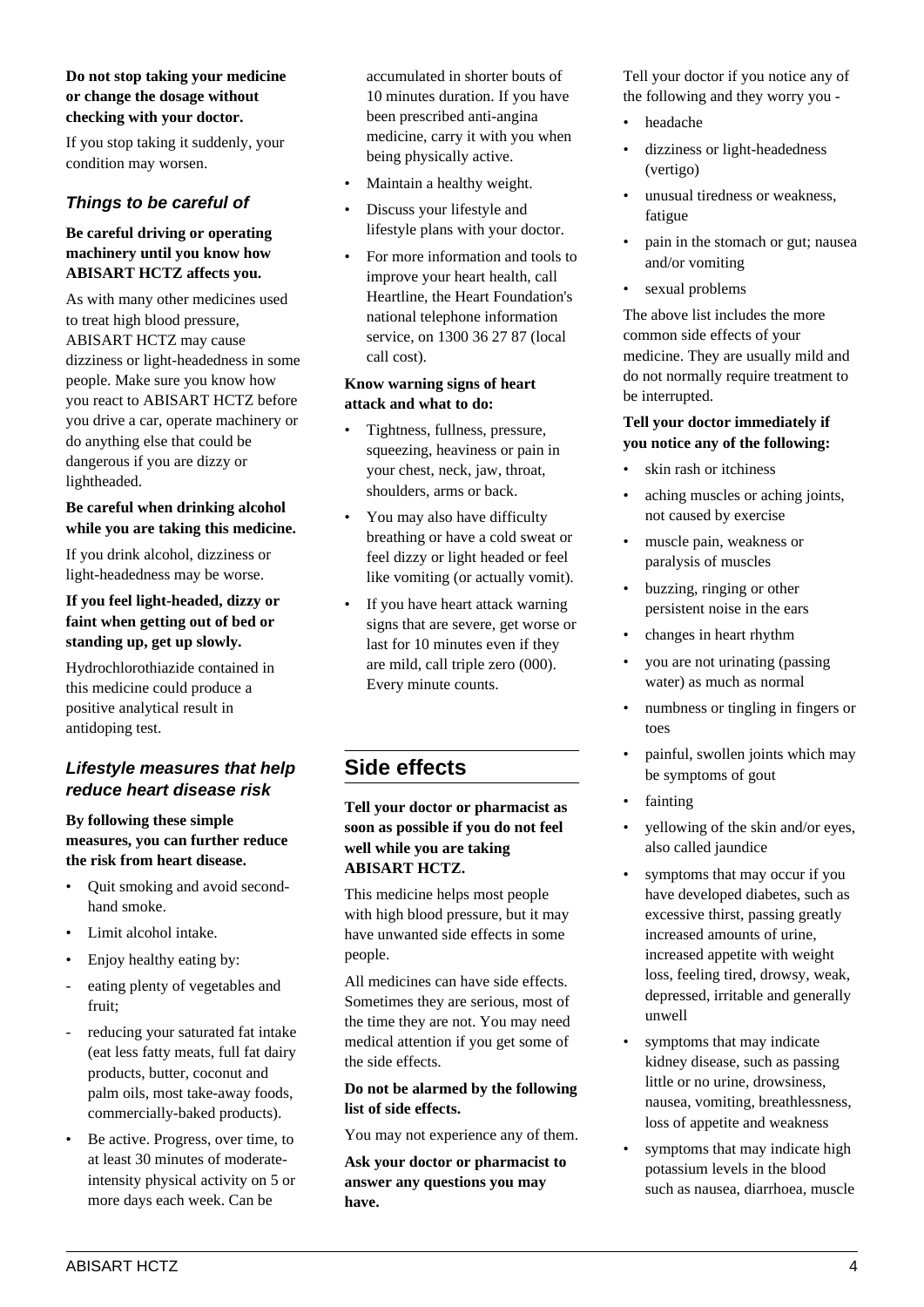weakness and change in heart rhythm

- symptoms that indicate low platelet count such as easy or excessive bruising, bleeding from gums or nose, prolonged bleeding from cuts and blood in urine or stools
- disturbances in your vision (such as blurred vision and see haloes around lights) and eye pain.

The above list includes serious side effects that may require medical attention. Serious side effects are rare.

#### **If any of the following happen, stop taking ABISART HCTZ and tell your doctor immediately or go to Accident and Emergency at your nearest hospital:**

- swelling to the face, lips, tongue or throat which may cause difficulty in swallowing or breathing. If you have them, you may have a serious allergic reaction to ABISART HCTZ.
- severe and sudden onset of pinkish, itchy swellings on the skin, also called hives or nettlerash. If you have them, you may have a serious allergic reaction to ABISART HCTZ.
- symptoms that may indicate liver disease with nausea, vomiting, loss of appetite, feeling generally unwell, fever, itching, yellowing of the skin and eyes and dark coloured urine.

The above list includes very serious side effects. You may need urgent medical attention or hospitalisation. These side effects are very rare.

#### **Tell your doctor or pharmacist if you notice anything that is making you feel unwell.**

Other side effects not listed above may also occur in some people.

**If you notice any other unwanted effects, you should tell your doctor or pharmacist and ask for their advice.**

# **After taking ABISART HCTZ**

# **Storage**

**Keep your tablets in the blister pack until it is time to take them.**

If you take the tablets out of the pack they may not keep well.

**Keep your tablets in a cool dry place where the temperature stays below 25°C.**

**Do not store ABISART HCTZ or any other medicine in the bathroom or near a sink. Do not leave it on a window sill or in the car.**

Heat and dampness can destroy some medicines.

#### **Keep it where children cannot reach it.**

A locked cupboard at least one-anda-half metres above the ground is a good place to store medicines.

## **Disposal**

**If your doctor tells you to stop taking this medicine or the expiry date has passed, ask your pharmacist what to do with any medicine that is left over.**

# **Product description**

# **What it looks like**

ABISART HCTZ 150/12.5 tablet contains 150 mg of irbesartan and 12.5 mg of hydrochlorothiazide -

A pink to red, film-coated, ovalshaped tablet debossed with "IH1" on one side of the tablet and plain on the other side. Available in blister packs of 30 tablets.

ABISART HCTZ 300/12.5 tablet contains 300 mg of irbesartan and 12.5 mg of hydrochlorothiazide -

A yellow film-coated, oval-shaped tablet debossed with "IH3" on one side of the tablet and plain on the other side. Available in blister packs of 30 tablets.

ABISART HCTZ 300/25 tablet contains 300 mg of irbesartan and 25 mg of hydrochlorothiazide -

A pink to red film-coated, ovalshaped tablet debossed with "IH2" on one side of the tablet and plain on the other side. Available in blister packs of 30 tablets.

# **Ingredients**

ABISART HCTZ contains irbesartan and hydrochlorothiazide as the active ingredients.

It also contains the following inactive ingredients:

- colloidal anhydrous silica
- magnesium stearate
- microcrystalline cellulose
- hypromellose
- lactose monohydrate
- croscarmellose sodium
- iron oxide yellow (300/12.5 mg only)
- Opadry complete film coating system 03G54386 pink (ARTG no. 107731) (150/12.5 mg and 300/25 mg)
- Opadry complete film coating system 03G52390 yellow (ARTG no. 107730) (300/12.5 mg)

ABISART HCTZ contains lactose.

# **Supplier**

ABISART HCTZ is supplied in Australia by:

Sun Pharma ANZ Pty Ltd.

Macquarie Park NSW 2113

Australia

Australian registration numbers:

**ABISART HCTZ 150/12.5**

Blister pack AUST R 302147

**ABISART HCTZ 300/12.5**

Blister pack AUST R 302148

**ABISART HCTZ 300/25**

Blister pack AUST R 302149

This leaflet was prepared on 12 August 2019.